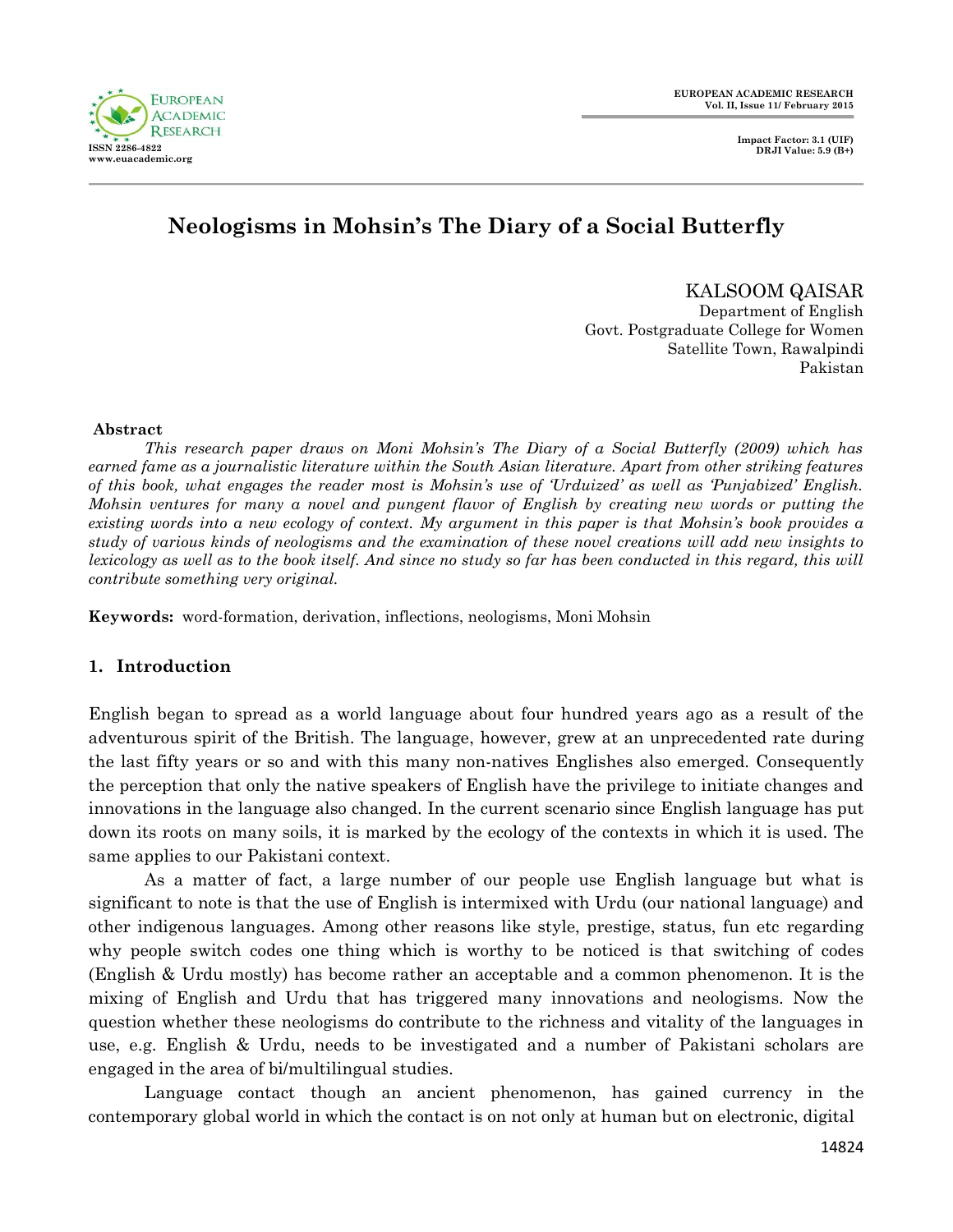level too. Code switching and mixing is a part of the on-line or mobile chats and specific abbreviations, neologisms and malapropism are an integral part of our daily language contact, our socializing etc. This new language contact style has engaged scholars particularly in the sociolinguistic area to examine innovations within the local context also. Pakistani scholars are also in the attempt to trace new perspectives of research in the area of bilingualism seeking to study data from newspapers, TV shows or mobile chats or newly emerging genre of writing "chutny fiction" which is imbued with a wealth of code switching instances as is the case with the present study.

Pakistani writers writing in English language incorporate many words from Urdu, Punjabi or other regional languages. They have also invented new words out of necessity or cultural needs or borrowed words and used them in their writings. Many writers and poets like Kamila Shamsi, Mohsin Hamid, Jamil Ahmad, Taufiq Rafat and Moni Mohsin use words from their local languages and culture. A brief introduction of Moni Mohsin (2009) is to follow in Section 3 after research questions.

The present study focuses upon the following research questions to trace different kinds of neologisms in Mohsin"s "*The diary of a social butterfly"*.

# **2. Research Questions**

Q. How far Mohsin attempts to go beyond the prescriptive norms of the English and Urdu languages so as to produce a work replete with linguistic creativity and neologism?

Q. What bi/multilingual innovations does Mohsin create in her book and how far these innovations contribute to the vitality and richness of the languages used?

# **3. Introduction of the writer**

Moni Mohsin produced *The End of Innocence* in 2006 as her first literary venture. "The Diary of a Social Butterfly" used to appear fortnightly as satirical columns in the *The Friday Times,* a Pakistani English newspaper. These columns turned out to be a great success encouraging Mohsin to later compile them into a book which published in 2009. The book falls in the genre of journalistic literature but the treatment of the subject matter makes it a satire and can be titled as a political satire. For Pakistani society, this piece of literature unfolds political events between the year 2001 to 2008 and which affected the lives of many living in and outside the country. This book provides a good study from bi/multilingual perspective and is replete with innovative word-formations, different types of neologism and borrowings, thus going beyond the prescriptive norms of both English and Urdu.

### **4. Literature Review**

The review which follows the introduction is divided in three parts: (a) scholarly perspectives on Mohsin"s work (b) Neologism defined (c) Some researches on neologism.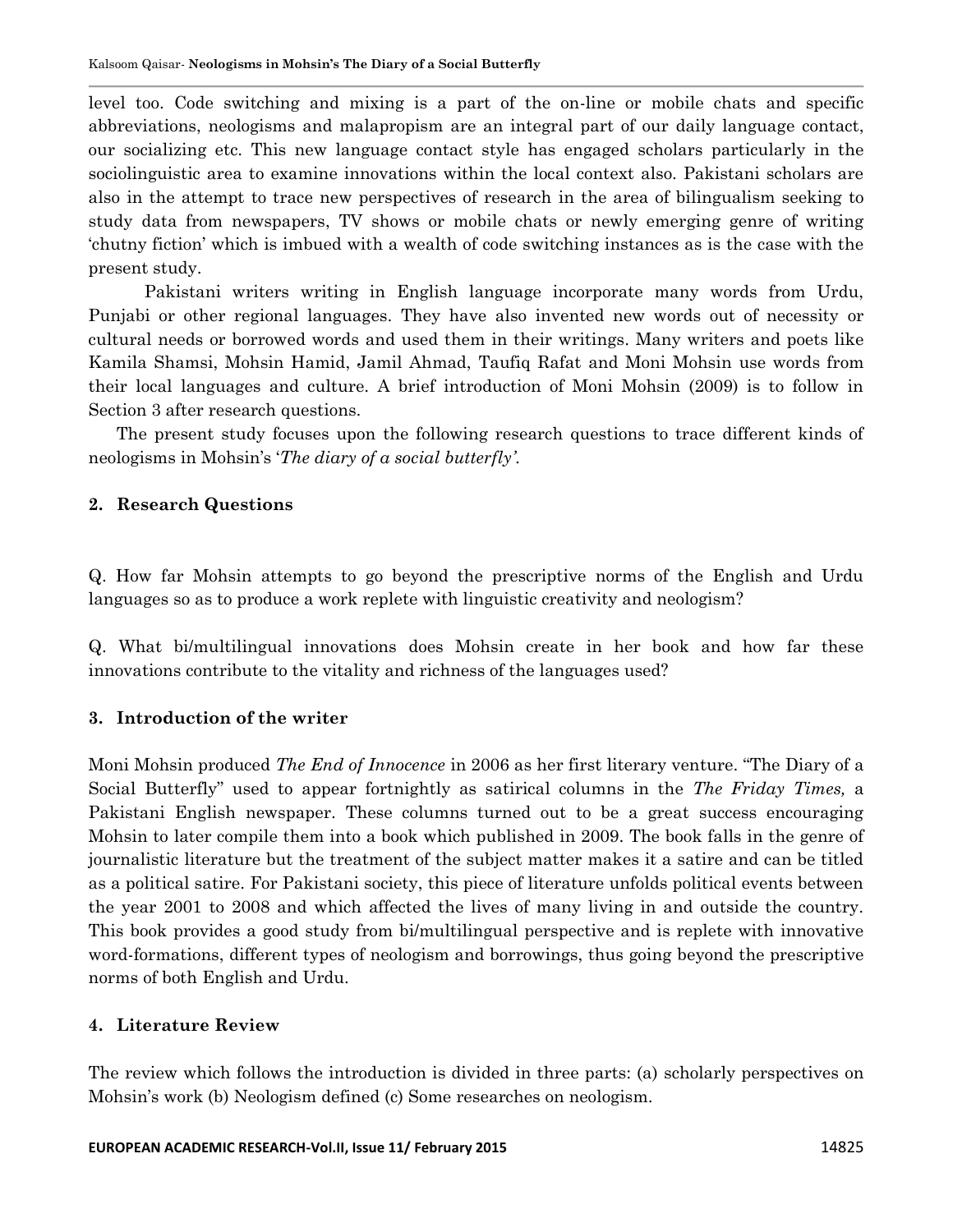### **4.1 Scholarly perspectives on Mohsin's work**

Mohsin"s "The Diary of a Social Butterfly" (2009) has not only gained momentum in the field of journalistic satire but has other specific features like mixing of codes, neologisms and innovations. In Mohsin"s view every story has its own style. This is evident in her book as being a political satire interspersed with humor, fun and innovation in the intermixing of English, Urdu and at times Punjabi languages. This switching of codes is something which actually is seen as a part of the day-to-day life in our Pakistani set-up.

Not much work has been done on Mohsin"s book and no study particularly regarding code switching has been conducted. However a few researches and a few on-line reviews of the book have been included in the review.

Haq (2014) in his article notes code mixing features in Mohsin"s book. He states as follows: Mohsin has introduces a number of words in the book which can be termed as "desi", because they are a mixture of the languages: Urdu, Punjabi & English. These words as well as phrases include "three-tiara cake", "paindu pastry", "do number ka maal" etc.

Any reader can trace a number of "Urduized" and "Punjabized" innovations and new word formation in Mohsin"s book. On account of this "desi" and "paindu paistry" blend of three languages in her book, Mohsin has been applauded by Salman Rushdi, a renowned Indian writer. In Rushdi's view, Mohsin seems to have invented a new genre of fiction, 'chutney fiction', by writing this book. His comment basically refers to the writer's craftsmanship in transforming certain vocabulary of the English language, translating it within the local context and giving new shades of meaning to the already existing lexicology. For instance the use of lexical inventions like "three tiara cake" or "Shweeto" etc. makes her work to be included in the genre of a "chutney fiction'.

Rushdi"s Midnight Children is a similar kind of work in the same genre in which he explores a number of code mixing features. Krishnamurthy, in his article "*The Chutnification of English: the study of the lexis of Salman Rushdie"s Midnight"s Children*" not only explains the term "chutnification" but also underscores Rushdi"s neologism and lexical inventions and how this kind of writing contributes to the richness of language. His statement is equally relevant to Mohsin"s work as well. (Krishnamurthy 2010)

Mohsin (2009) has made her writing "tangy", "flavored" and "exciting" by introducing a "silly, socialite' Butterfly in her book who affixes the most innovative lexis with whatever English word she wishes to. For instance her comment about her cousin Oscar who has come from America and does not leave home due his fears about terrorism is noteworthy. She informs the reader, "*Shweeto*, Oscar"s so worried worried about the *bombs-shombs innocent jaisa*. Just like a foreigner." But "Janoo says he"s just an ABCD". Butterfly plays "luddo *around* the clock" and picks up only big brands. (2009, p:23, 45, 60)

A number of online reviews paid particular attention to "pitch-perfect" blend of English and colloquial Urdu used by the class represents and which Butterfly voices and records in her diary. For instance, the "*Time Magazine"* in its Asian edition (January, 2009) stated that Mohsin"s ear is naturally and perfectly tuned to the exactness of the hilarious mixing of codes by Butterfly and her "idiosyncracies and reinventions" like for instance: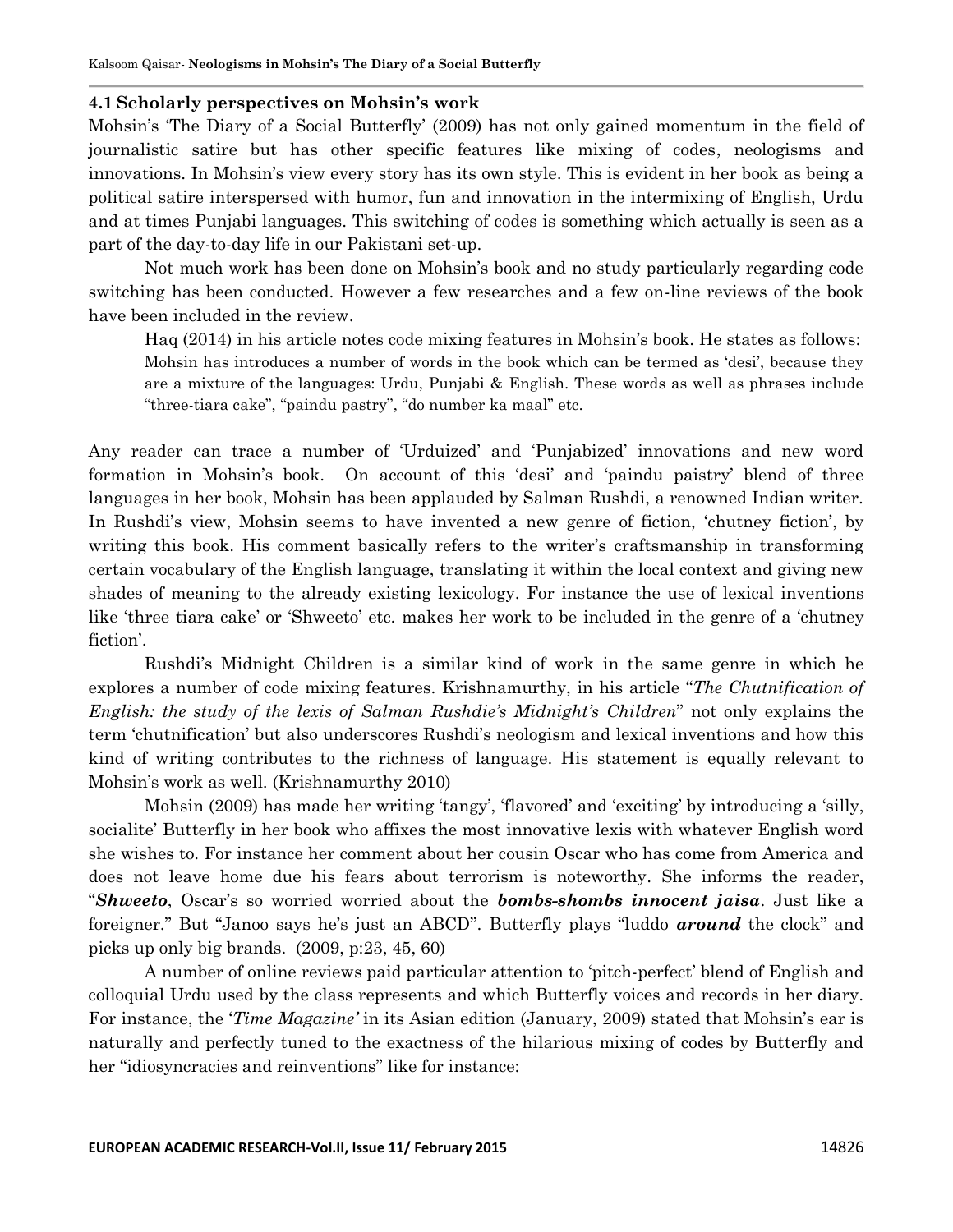So we get inspired locutions such as 'proper-gainda', 'bore-bore countries', 'spoil spots', 'What cheeks!" "principaled stand"; there"s hardly a sentence in the book that does not contain similar gems. (Time Magazine Asia, January 2009)

One of the blogs also reviewed Mohsin"s book as having innovative mixing of language. The review interestingly commented on the book being "hilarious" and the reason being Butterfly"s being "*MISSPELLER'* and the one who can spell and pronounce a word the way she wants. *"*And the local slangs, aah, they are what make Butterfly's ridiculous English all the more gorgeous".

In the Introduction of "The Diary of a Social Butterfly", the Butterfly herself gives a detailed account of her "desi" English while introducing herself, her family, relatives and friends and the way she uses solipsistic language. One chunk goes as follows:

I am very *sophistry*, … no GT—*uff*, … Get Tgether, *baba*—is complete without me. Naturally if you are going to be so socialist you also need the right *wardrope* and the *right looks*. So I have to get my *designer joras* and visit my *beauty therapists* and my jewelers, *vaghera, na.* (The Butterfly, Lahore, 2008)

What Rustom Barcucha (1994, p. 160) claims about Rushdie can also be stated about Mohsin with a little adaptation that she uses a language of her own that transcends any English that has been spiced with Pakistani words and expressions (Cited in Krishnamurthy 2010, p. 11). Mohsin's book definitely goes beyond the prescriptive rules of English as is validated from the scholarly views given above.

#### **4.2 Neologism defined**

Neologism is a process of morphology through which new words are formed in a language. It serves the purpose of generating new words or forms of words in a language. Neologisms help in identifying any new phenomena, innovations as well as how old ideas might have taken up an altogether new cultural context. Neologisms reflect the socio-cultural situation in the text selected for present study.

Neologisms may be in the form of direct loans or newly coined terms and the coinage may be done either through morphological processes or by giving a new meaning to those words that are already there. Crystal (1992) defines Neologism as the creation of new lexical items on account of the changed circumstances in the surrounding world and these new creations become acceptable within a speech community at a particular time. Coined and created thus, the new words also make a unique contribution. These novel creations continuously enter the lexicon to describe new terms, hi-tech vocabulary and what meaning do they carry for us. Conversely, older words continually fall out of use as they decrease in cultural significance.

Neologisms form a highly relevant linguistic category for many reasons. They are the signifying elements of language change pointing out the productive morphology of a language. They indicate that language is not dead, rather it has a dynamic potential (Janssen, 2011). Neologisms may be called the processes of creating new words. In books such as under the present study, it is more likely that the writers invent new expressions by using a number of the strategies of word creation, e.g. by using affixation processes, by shortening or compounding words. They, at times, use hybridization and claque and etc. Mohsin in her book seems inclined to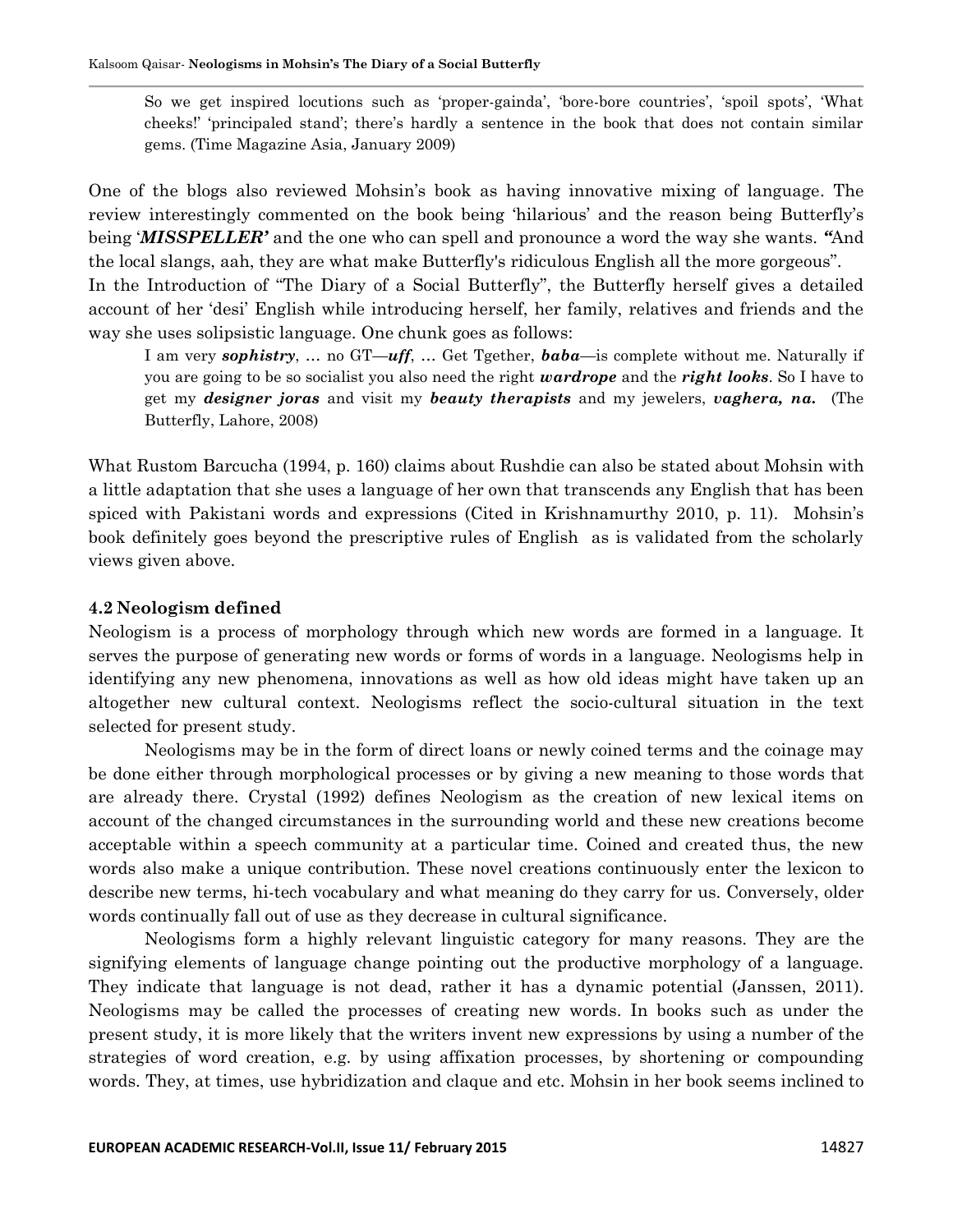use all kinds of coinage, using words of everyday language (Yule 2006, p. 53) and creating newer ones.

#### **4.3 Researches on Neologism**

Khan in his article *Neologisms in Urdu* elaborates upon the coinage of words and how neologism may be employed to study the variations or newness in a language. What he comments is significant in this regard, it goes as follows:

Neologism or coining new words is an important tool to study the variation or change in the language. Very often we coin innovative words to explain or describe new ideas and things, but importantly when there is no word presently available to more accurately express our thoughts or experiences. (2013, p. 7)

Slimane (2014) in his study on bilingualism and biculturalism examines the construction of innovative expressions or words in terms of their impact on the identity formation of the youth. This phenomenon is further supported by many other researchers. He states that the youth in Algeria are inclined towards modifying their language in a critical way leading to a shift from the traditional spoken variety based on the Arabic language to the emergence of a new variety which involves language change" (p. 16). Comparing this study with the fictional character in Mohsin"s book "The Diary of a social butterfly" it can be commented that the female portrayal is a bilingual self using and same is the case with our young generation. The youth in the Pakistani society do show this impact. But it can safely be commented that the language change is unavoidable whether it affects people's perceptions and their outlooks etc.

Hoffer (2002) in his article on "Language borrowing and language diffusion: An overview", provides a detailed history of borrowing and the contact of different languages and expansion and enrichment of the lexicon of the languages in contact. He investigates this phenomenon in depth through his case study of the Japanese borrowing of English. In his article he incorporates other researchers such as Honna (1995), Miura (1979) among others who studied the influx of loan words into the Japanese language and the use of many 'shortened compounds', 'initials and acronyms" and many "reductions" which were in English by most of the Japanese people. For instance, Honna (1995) reported that as much "as 13% of the vocabulary in day-to-day use and 10% of the different words used in daily conversations are from English". Many researchers quoted in this article were of the view that this "influx of loanwords" is definitely the outcome of the cultural and linguistic contact of different people. (Miura 1979; Hoffer 2002; Hoffer & Honna 1988) The researchers were of the view that behind this influx, there is a long process of interaction and intermixing of people, their values, beliefs and languages and hence for researchers, this could provide interesting data to work on, e.g. phonological and semantic changes and variations etc.

Linking Hoffer's (2002) study to the present under examination, the writer Mohsin sues a number of acronyms and shortened terms through her fictional character "Butterfly". One of the acronyms e.g. is "ABCD" invented by using the first four alphabets of English. This usage apparently seems funny but in fact many such kinds are in vogue in our society also, particularly in SMS communication, we often use "HRU" to enquire the recipient's well being. There are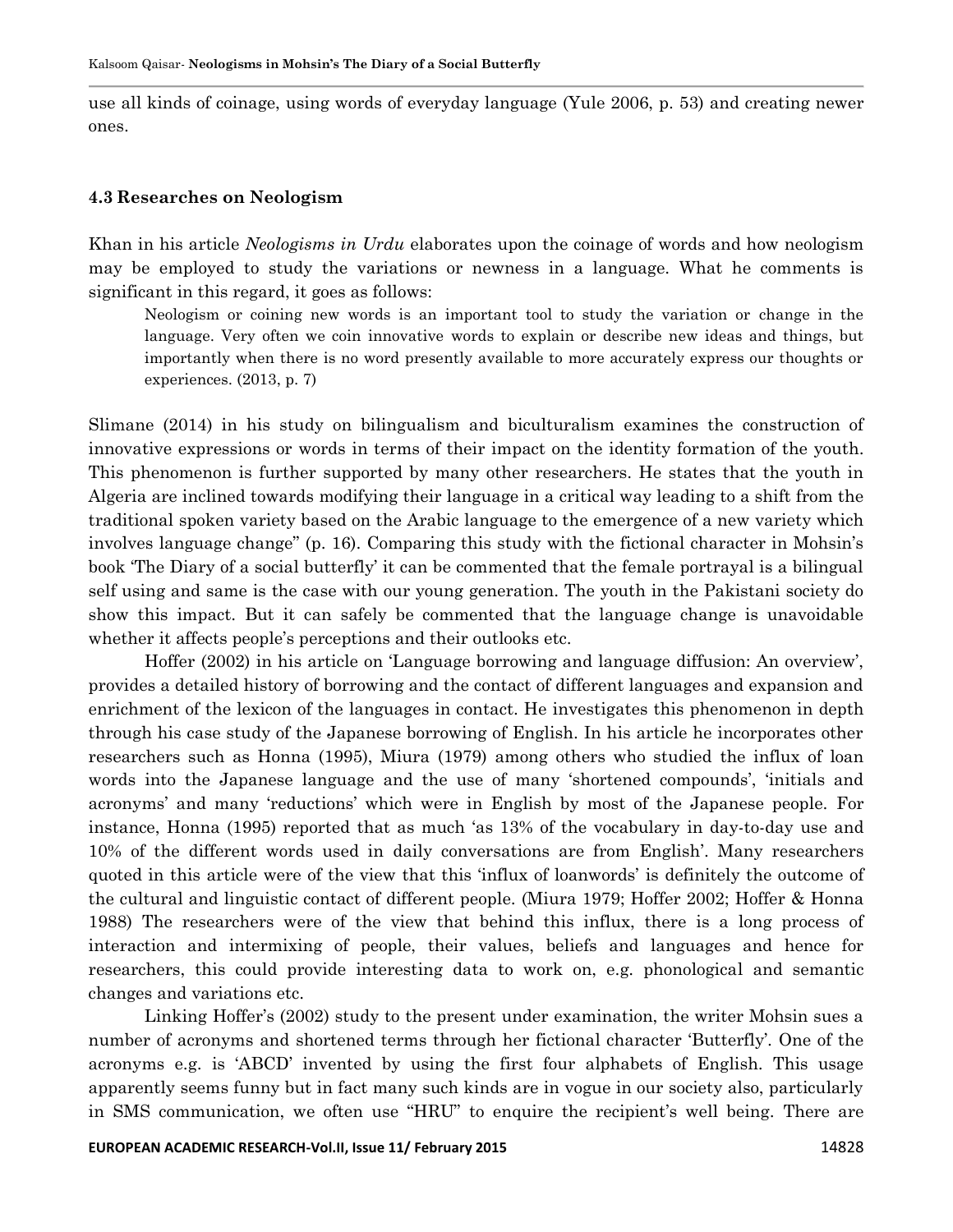various studies regarding these kinds of linguistic innovations. For instance the study done by Zuan (2013) is one such kind.

Zuan (2013) in his article "Creativity in English by bending the norms…" comments in his abstract on the current status of English as *"*the possession of no-one" and his examines through his research how this very perception has paved the way for the coinage of new lexical items, extensions or restrictions of lexical meaning emerging out of the existing one, or adaptations of sound patterns, morphology and syntax. Citing researchers like Maybin and Swan (2006) in his article to further validate the point that "creativity" is not an empty notion, rather creativity is an integral part of all language use and the users of language do not simply *"reproduce but recreate, refashion and recontextualize"* [my emphasis] linguistic as well as cultural resources in the act of communication (p.491). Kachru (1985) coined the term *bilinguals" creativity* to refer to "those creative linguistic processes which are formed as a result of the competent use of two or more languages" (p. 20). Kachru, however, applies this term mainly to describe creativity in the field of literature. In all, creative use of English involves the attempt to go beyond the prescriptive norms. Therefore, the recreating, refashioning and recontextualizing of English involves the bending of the norms to meet the individual communicative needs. In addition, Kasanga (2004) shares the point that "linguistic creativity is triggered by new situations, experiences and thoughts" (p. 285). Also, the fact that English is the possession of noone has laid way for the coinage of new lexical items, extensions or restrictions of lexical meaning of existing items emerge, or adaptations of sound patterns, morphology and syntax. (p. 93)

### **5. Framework of Analysis**

The framework of analysis includes the study of lexis, word formation, borrowings and neologism.

### **5.1 Lexical analysis**

Lexis will be analyzed in three ways: Firstly, lexical deviation in the book will be traced. More significant is to note that deviation at lexical level eventually leads to innovation and neologism. Leech and Short (1970, p. 42) provide the definition of neologism as the invention of new words where "an existing rule (of word-formation) is applied with greater generality than is customary". Alain Rey elaborates further that sentences, even if they are new, cannot be regarded as neologism. He further explains that neologism lies between a word and phrase and he calls this domain "the specific domain of lexicology" (2005, p. 313). He suggests that lexical units consist of morpheme words, complex words and certain "lexicalized" phrasal units. He states that neology can be explained in terms of the linguistic unit and the novelty of use.

I intend to employ qualitative as well as quantitative methods to study the data (Corpus) to be able to gain an insightful understanding of the bilingual innovations in the text. Further, the lexical fields to which the lexical items belong will also be traced. However, I do not plan to use frequency distribution of the lexical items in this methodology.

### **5.2 Word-formation**

According to Stockwell and Minkova (2001) morphemes are defined as minimal units of words which carry meaning and they are either root or bound morphemes. Since roots are at the centre of word derivational processes, they carry the basic meaning. The words such as "cup", "table",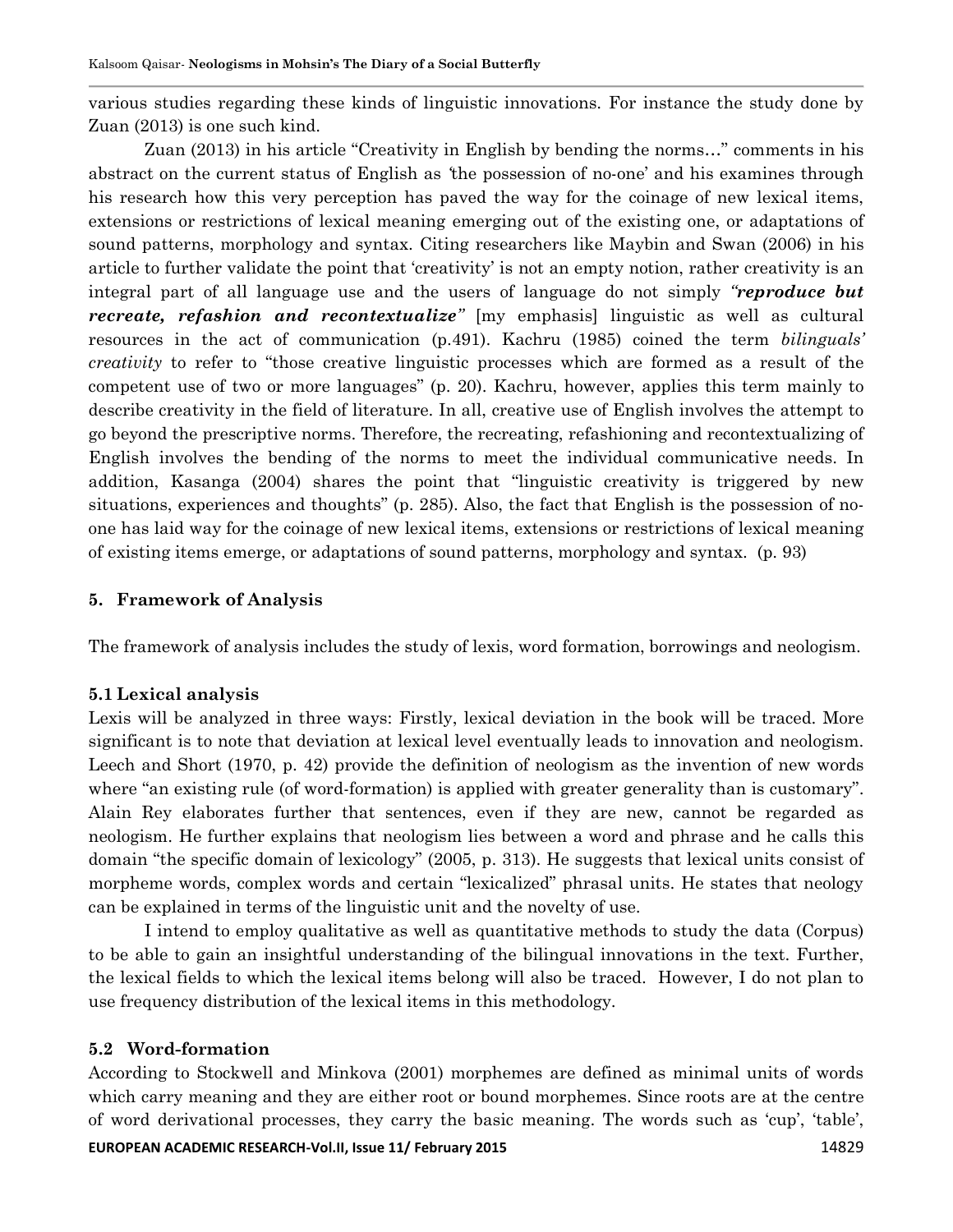"mother" etc are regarded as roots and they are also free forms. Bound morphemes like "seg" in segment need another morpheme whether a root or an affix, to be attached to them. In case it is another root, the word formed thus becomes a compound, e.g. "kingship" or "cupboard", etc. If a bound root is not combined to another root, it is regarded as an affix, e.g. "compound" or "freedom" etc. In fact affixes modify the meaning of the root or stem and may not be carrying any meaning. They are limited in number as compared to roots and moreover, they may be suffixes or prefixes: e.g. (a) Prefix: *co*-exist, *mis*conduct (b) Suffix: attent-*ion,* pink-*ish*, sister-*hood,* shame-*less*  (Stockwell & Minkova, 2001, p. 63).

## **5.3 Borrowings**

Borrowing occurs as a result of the cultural contact and in the course of this contact the linguistic items from one to another language system get transferred. Einar Haugen's work (1950) is regarded to be the major influence on later researches. He was of the view that using language forms of two or more languages is not a random process. As a matter of fact, a speaker switches from one to the other language or the switch is made by inserting a word, a phrase or may be sentence. Haugen defined borrowing as "the attempted reproduction in one language of patterns previously found in another" (1950, p. 212).

Mohsin"s book abounds in borrowings from various languages like Urdu, Punjabi as well as Hindi. The words will be placed under different lexical fields, such as food items, dresses, festivals and typical "Punjabized" and "Urduized" expressions and words of common vernacular uses etc.

## **6. Findings**

This section contains a summary of the findings of the present study. It is important to mention that every category of the lexis mentioned underneath carries four to eight examples though there are numerous examples for each type of lexis. Examples exceeding this limited number have been included in the appendix.

### **6.1 Neologisms**

The use of neologisms is the most significant feature in Mohsin's 'The diary of a social butterfly'. New words are created in different ways, e.g. (1) lexical forms which fall within morphology (b) those that come under borrowings and (3) forms that are not stable or predictable. The innovation arises when the root of a word and some affixation (suffix/prefix) are combined and form complex compounds or words. These novel combinations definitely move beyond the set and predictable rules of a language formation and therefore may enrich the lexicon of the languages involved. The neologisms traced in Mohsin"s book fall mainly within of morphological types and borrowings.

# **6.2 Morphological Neologisms**

### **6.2.1 First type of neologism**

The first type of neologism where Urdu words (used in our Pakistani context) are given an English affixation is found in abundance in the book under study.

1. Gharara*s*

#### **EUROPEAN ACADEMIC RESEARCH-Vol.II, Issue 11/ February 2015** 11 12830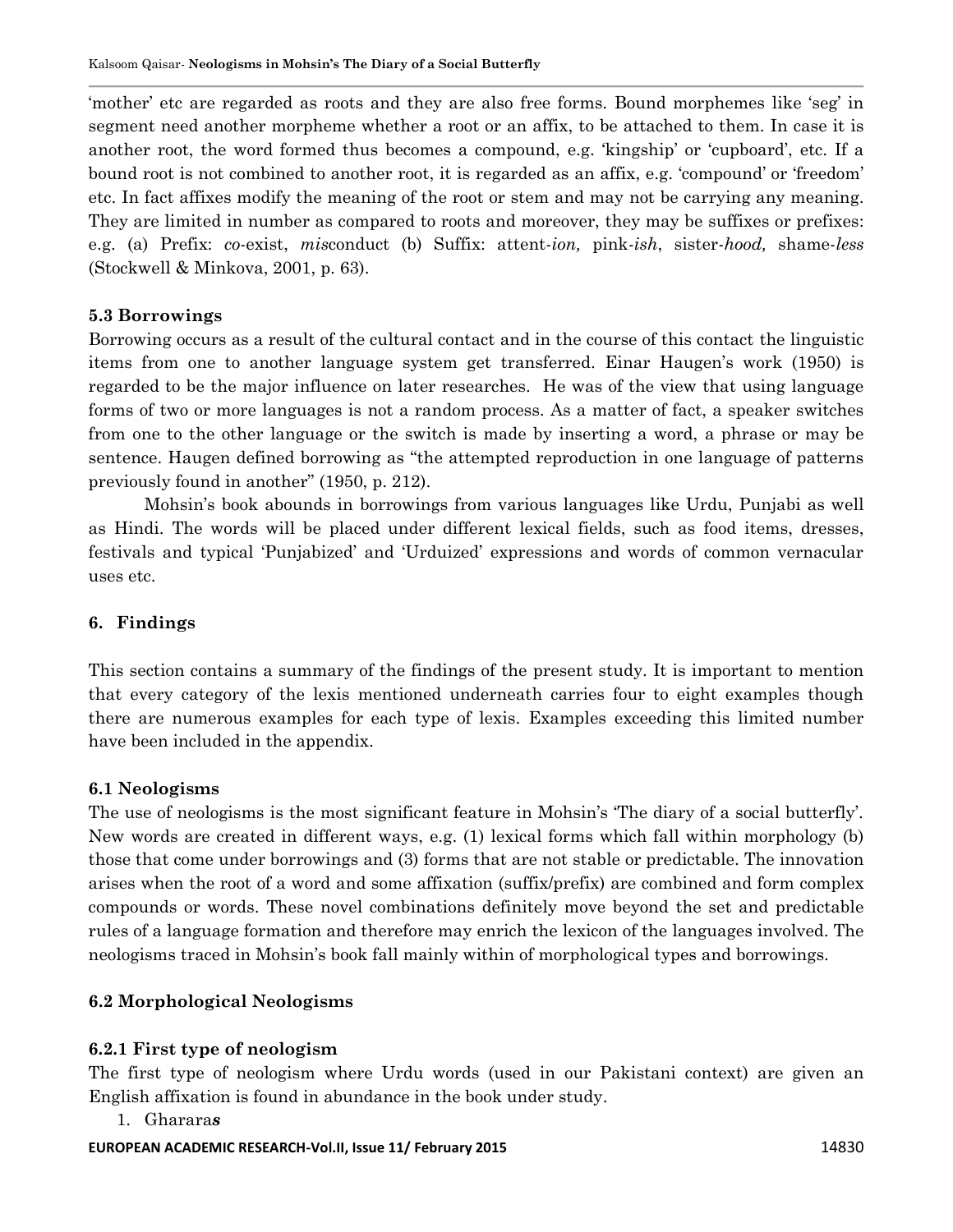- 2. designer jora*s*
- 3. chappal*s*
- 4. Bhindi*s*
- 5. Karela*s*
- 6. looto*s* three banks
- 7. charoo*s* on my nerves

In the list given above data, example 1-3 fall in the category of dresses and shoes. The word "gharara" when affixed with English "s" gives plural meaning and it is a part of formal dress usually meant for brides or is used by a female attending marriage ceremony or so. "jora" is used in terms of dress for both formal and informal wearing and style. The third "chappal" is a kind of slipper for informal and casual use. 4-5 are vegetables and in our context the use of words like "bhindi", and "krela" are referred to as plurals but here with English affixation "s" they give the same meaning of quantity of being in bulk. The last affixation of 's' however is significant in the sense that a word "loot" is used both in English and Urdu but it has been used in Urduized way and the imerative 'looto' the Urdu word has been used as a verb by adding 's' with it.

# **6.2.2 Second type of neologism**

In this type of neologism English words are given an Urdu/Punjabi suffix, such as:

- 8. Uncle *ji*
- 9. Ma"m *ji*
- 10. Nan *Ji (No)*

In Urdu or Punjabi, the suffix 'ji' is attached to any word, may be a common or a proper noun which is regarded as a marker of respect or an honorific. The third here is interesting because it expresses polite disagreement typically used in our context.

# **6.2.3 Third type of neologism**

The third type occurs when a root morpheme in Urdu is compounded with a root/bound morpheme in English. Examples:

- 11. *shaadi* season
- 12. *Tabahi wedding*
- 13. shawl *wallah*
- 14. *Electronic Tasbeeh*

In examples 11, 12, the first which is a free Urdu morpheme is combined with an English free morpheme. The first compound "shaadi season" is in common use because in the Pakistani context, spring season is usually liked by many to celebrate weddings etc. the second example is another common expression used to applaud highly ceremonious wedding functions. In examples 13 and 14, it is the opposite; the first an English morpheme and second is from Urdu. In Pakistan, many people run small businesses like, e.g. selling shawls or stalls etc. "Wallah" means the man who owns or runs that small business and it is an suffix often used with many Urdu words.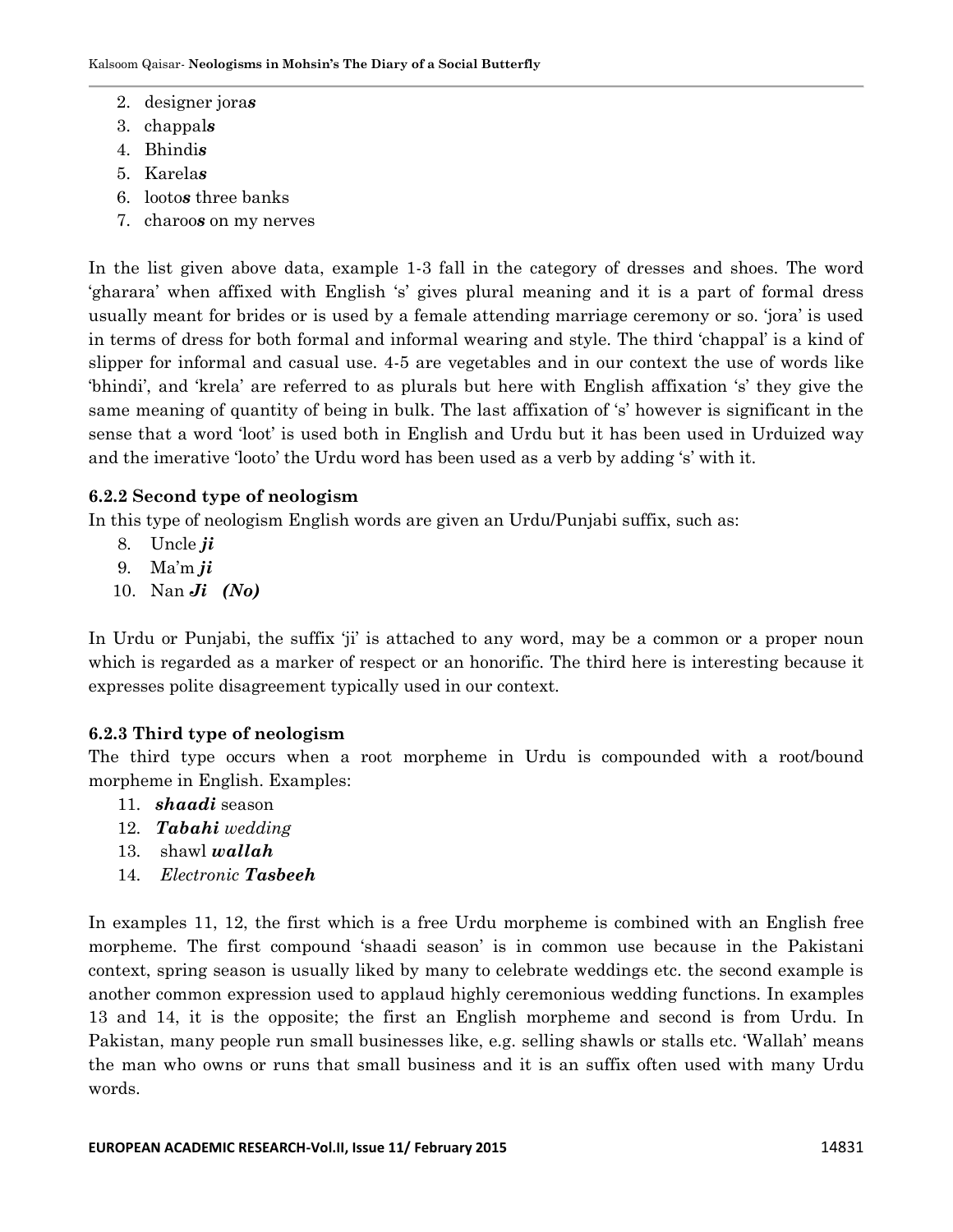# **6.2.4 Fourth type of neologism**

With 'ed,' as an affixation makes the fourth type of neologisms in the present study. Bauer (1996, p. 93) states that mostly it is with adjectives that the suffix "ed" is used but these cases do have a head noun with them. For example in expressions like 'red-faced' or 'blue-eyed' where the base is formed is definitely formed by the head noun which gets modifies by the adjective. But Mohsin (2009) creates adjectival forms by using "ed" to the stem. For example:

- 15. Mistook*ed* ('ed' with the past participle 'mistook')
- 16. Principaled stand ('ed' with the noun principal)
- 17. Rrelief*ed* ("ed" with noun relief)
- 18. ACD rooms (d' with noun AC)

All these examples and a number of others from the book are instances of complex but innovative compounds. The use of "ed" in the above examples seems to perform adjectival function but in English "ed" is attached to create a non-finite form. This kind of neologism is highly innovative and goes beyond the prescriptive rules of the English language. The lexical items in *The Diary of a Butterfly* are innovative creations and hence neologisms.

# **6.2.5 Fifth type of neologism**

This type of neologism is an 'ing,' affixation which is found with a compound noun. For instance the following example shows the "ing" affixation with the noun "party".

# 19. party*ing*

Bauer (1997, p. 97) explains that at times, some lexical forms or the more complex ones are uncommon and unique and to define them under some label or categorize them becomes difficult. He advises to evaluate these kinds of forms against those that already exist in the language and he calls this method an "analogy". The use of gerundial form is very frequent in English but in this case the instance has been used in an innovative fashion which does not conform to the prescriptive rules of English language and hence is innovation of its own kind. These kinds of instancs in Mohsin"s book seem to perform the function of adjective.

# **7. Compound words (Neologisms)**

Another lexical instance traced in the text under study falls in the type of compound words. Bauer (1996) defines compound words as "a lexeme with two or more potential stems which has not subsequently been subjected to a derivational process" (p. 29). In Mohsin's book, words are compounded in different ways which goes as follows.

# **7.2 Unusual collocations**

There are many uncommon collocations in *the Dairy of a Social Butterfly*. Some examples are as follows:

- 20. damn fool crack
- 21. American born confused *Desi* (which Butterfly calls ABCD)
- 22.*Three tiyara* cake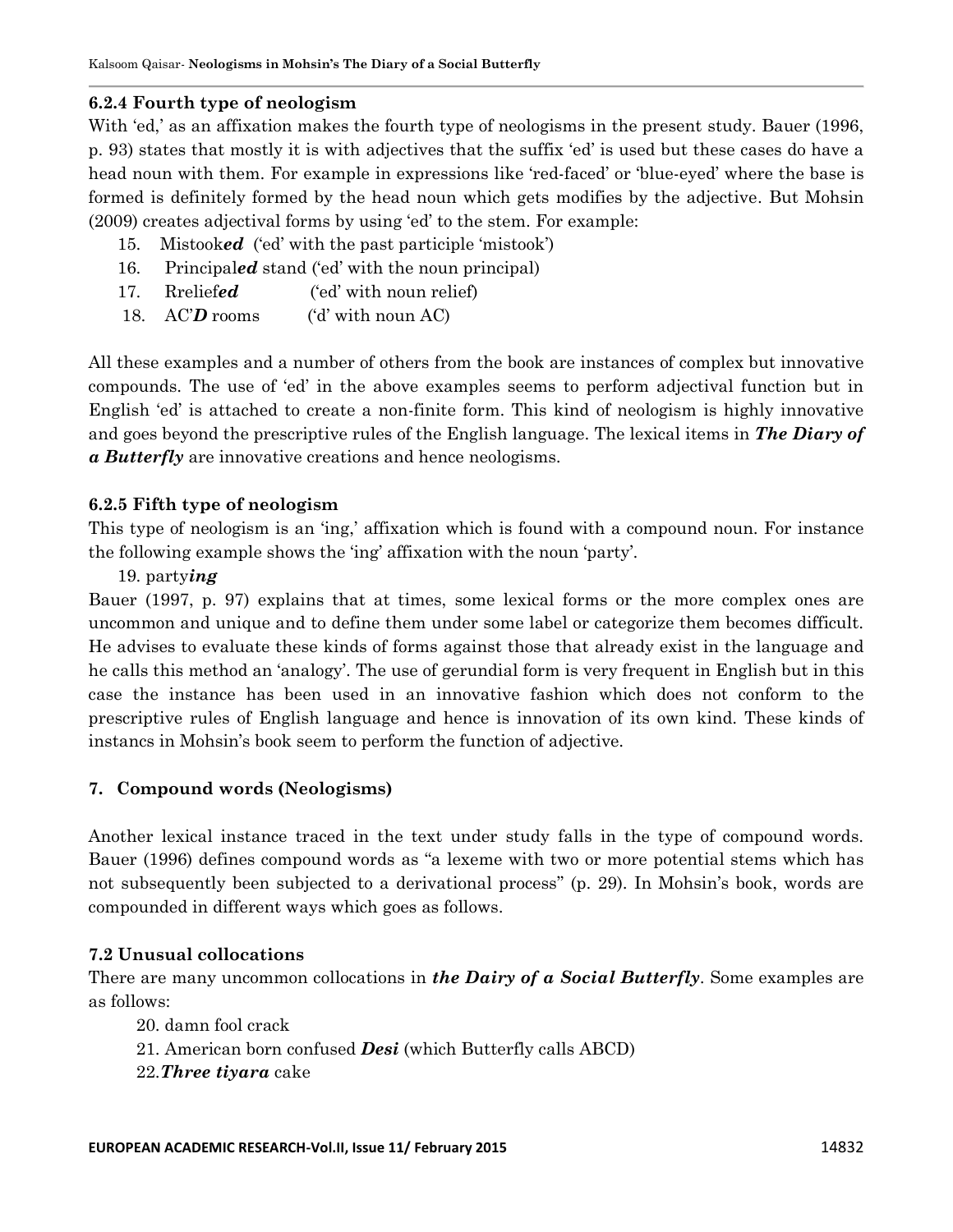In the first instance, the noun "crack" has been added with "damn fool" which turns it into a unique expression. In our context these innovative uses performs the intensifying purposes. The word "crack" is very often used to show annoyance, anger and sometimes even love. Many intensifying terms or expressions such as "paindu paistry jesi shakl" are in common use in our society. In the second example "Desi" has been attached as a postnominal to create humorous effect and hence it invokes laughter with its "Punjabized" touch. In fact the word "desi" is used in contrast to "valeti" and the latter is used mostly derogatively for the "goras" or white people. The implication arising out of this phrase is that of ironical and derogatively used for a person who is a born American and yet "Desi" and "confused". The insertion of the word "tiyara" in the middle of the third phrase is highly unusual makes because it is an Urdu word which means aeroplane. The meaning which can be inferred from this neologism is a kind of cake which is stuffed with two-three layers and gains substance and eatable value in that sense.

# **7.3 Noun phrases**

These are unusual noun phrases that have been traced in the book. A few examples are as follows:

- 24. little bit *bonga*
- 25. Twenty-*what kay* bulb

# **7.4 Hyphenated Phrases**

- 26. Funny-*si* look
- 27. Bore-*sa* village
- 28. Baggy-*si* jeans
- 29. Top-*ki* films
- 30. Wedding *shedding*
- 31. Balls-*valls*
- 32. Fat *kothi*
- 33. Fat-fat, fried-fried prawns
- 34. *paindu* paistry

In the first four instances, Urdu words 'si', 'sa' and 'ki' have been inserted in the middle of the phrases which otherwise contain all English words. These inserted Urdu words form the equivalence to the English words such as "similar" or "like" used as a prepositions or to show some likeness. The suffixal use of like such as "child-like" is also seen. The innovation here is that by combining an Urdu suffix with an English word funny-si expands the vocabulary. The examples like wedding shedding are being used in the Urdu style because we often say "shaadi vaadi" or "menhdi shenhdi". In Urdu, the second part of such compounds like "vaadi" or shendhi" are known as "*Mohmil*" or meaningless words and used mostly for generalization purposes. Such words are used directly after the meaningful words and also rhyme with them or share the same consonants. The last three examples are innovations which create humor because using the adjective 'fat' in a rather unique way, like 'fat kothi', fat prawns' etc makes it hilarious. Similarly the use of "paindu" with English word "pastry" is again hilarious because in our context, the word is used to describe a person with agrarian background, illiterate in the urban set up and the mannerism or sometimes it is used ironically to taunt someone for some sort of silly behavior.

**EUROPEAN ACADEMIC RESEARCH-Vol.II, Issue 11/ February 2015** 14833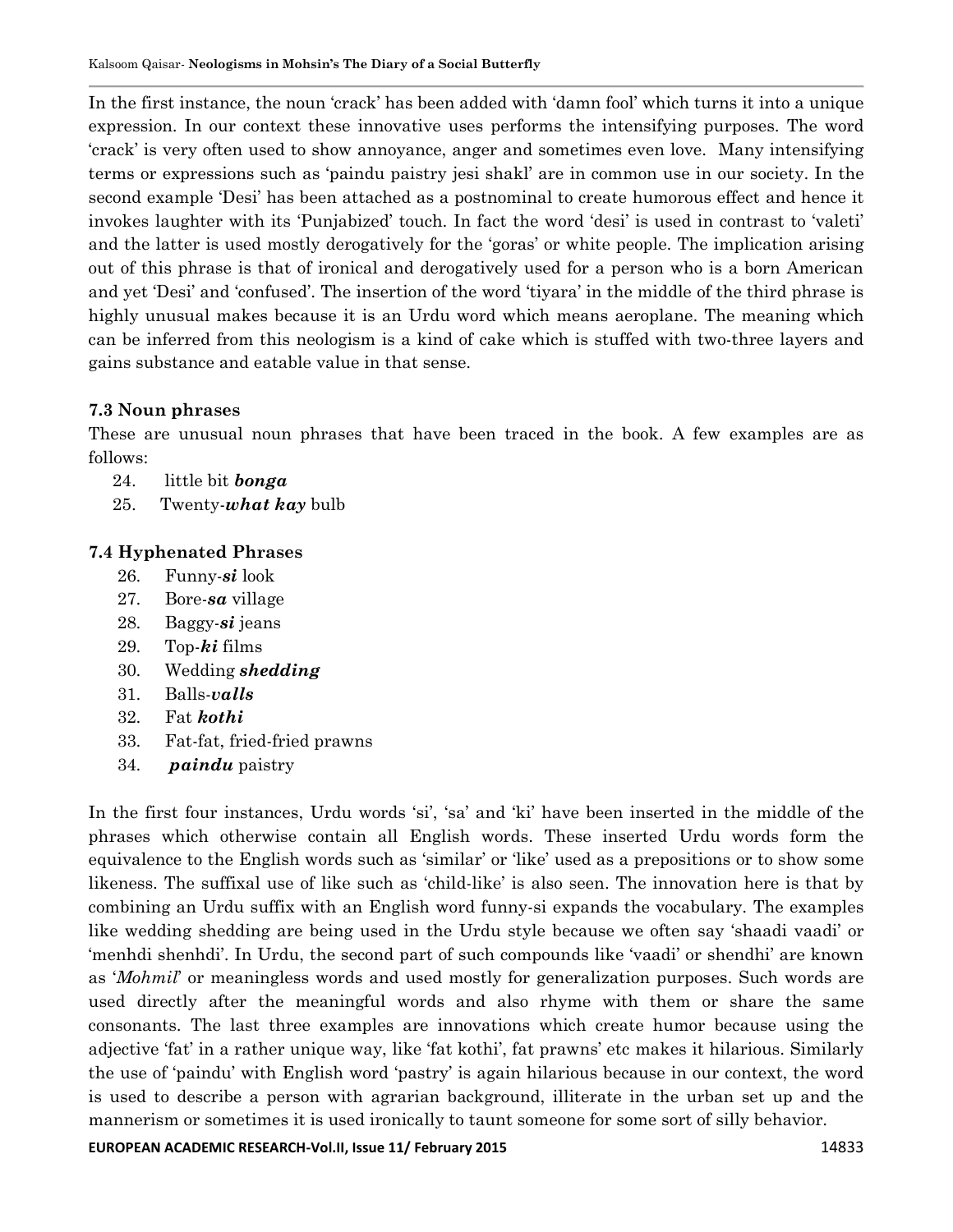### **8. Borrowings**

This category consists of words borrowed from Urdu and Punjabi languages and the book is replete with such words. These borrowings are further sub-divided into different classes; e.g. common nouns in day-to-day use, words about Pakistani dishes, festivals, dresses, nouns related to skills such as tailoring and the like. These borrowings are found as inserted in between the phrases, clauses and sentences to create a "desi" product out of it.

### **8.1 Urdu/Punjabi words**

- 35. *Shahtooshe*
- 36. *Chaprasi*
- 37. *tamasha*
- 38. *Bonga*
- 39. *Panga*
- 40. *Patang*

All lexical borrowings are picked up from day-to-day vocabulary which we use except the first example "shahtooshe" which Butterfly uses to refer to some specific color and as a mark of high quality shawls. Bonga is an Urdu equivalence of the English "silly" or "stupid".

### **8.2 Punjabized Nouns**

- 41. *Fillum* (film)
- 42. *Milluk* shake (milk)
- 43. *Toash* (toast)
- 44. *Unteek* (antique)

### **8.3 Names of Festivals**

- 45. *Bakra* Eid
- 46. *Basant*

### **8.4 Names of Pakistani dishes**

- 47. *mithai*
- 48. *Gulab Jamans*

These are the traditional Pakistani sweet dishes.

### **8.5 Names of Pakistani clothing &Jewelry& weddings**

- 49. *Tops*
- 50. *dholak*
- 51. *Menhdi*
- 52. *Jamawar*
- 53. *jhumka*
- 54. *shamiana*

#### **EUROPEAN ACADEMIC RESEARCH-Vol.II, Issue 11/ February 2015** 11 11 12834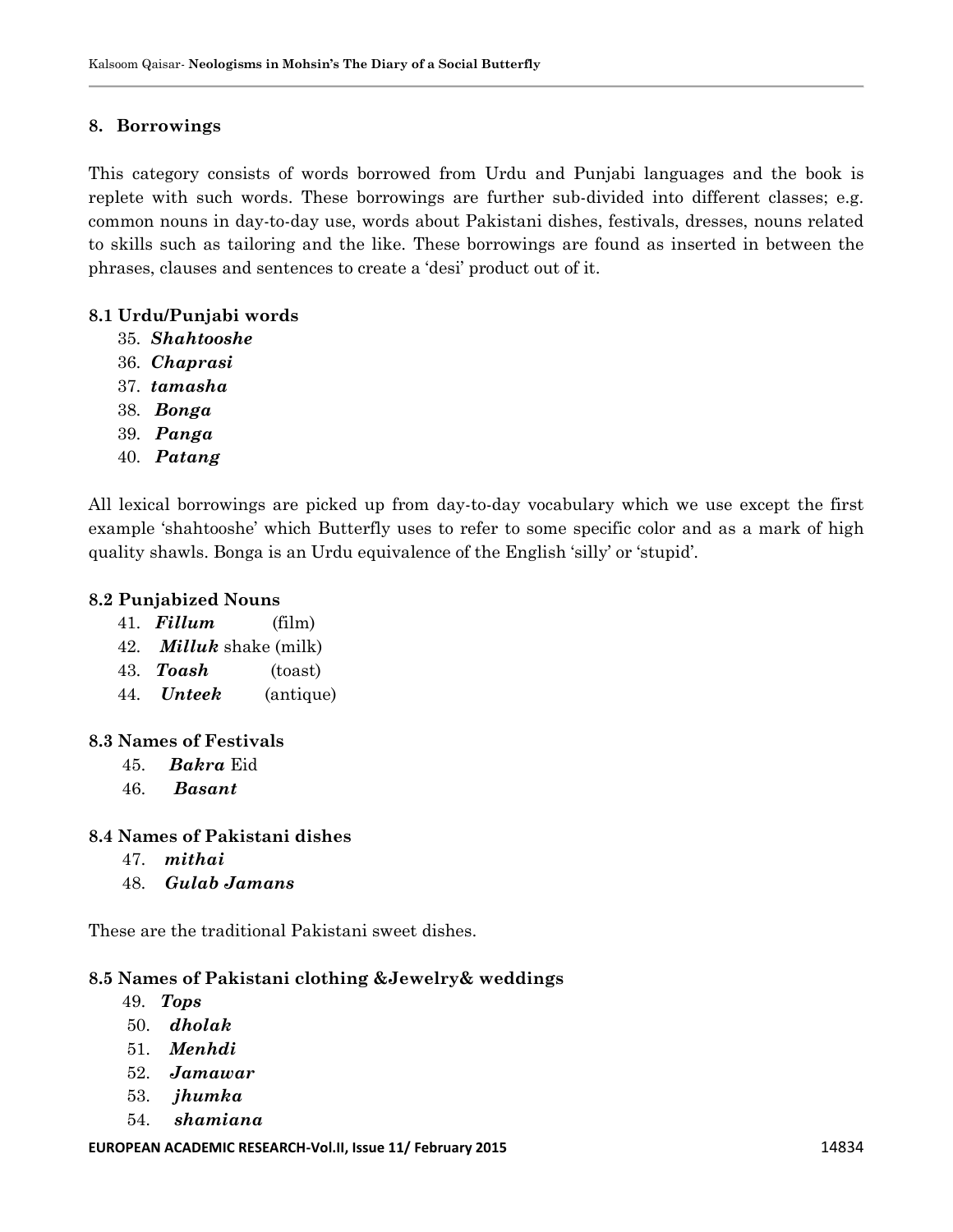## **8.6 Pakistani expressions**

These borrowings are drawn from the typical Pakistani expressions which are massively used by people and some of them are typically associated women such as "Haw Hi". As a matter of fact, these are common streets expressions and do not carry any specific meaning as such but depending on the context mean different things.

- 55. *haw hi* (expressing amazement, shock or mixed feelings at times)
- 56. *Hi Allah*
- 57. but *chalo* (to deliberately overlooking something)
- 58. *Bus*, enough is enough
- 59. *Tauba taubab*
- 60. Writing *shiting*
- 61. Club *shab*

The last two examples are typical Punjabi expressions and many people are accustomed to using them, as a habit and mostly for fun.

# **8.7 Abbreviations**

- 62. Isloo (Islamabad)
- 63. GT (Get Together)
- 64. ABCD (American Born Confused Desi)

# **8.8 Idiomatic neologism**

- 65. That"s that
- 66. Around the clock
- 67. Nervous breakout

### **8.9 Other languages**

- 70. *Bindi*
- 71. Indian *Moorti*

"Bindi" is basically an Indian word since it is a part of the Indian culture that women wear "bindi" on their forehead as a part their traditional jewelry. However in Pakistan women also use it particularly on wedding ceremonies.

# **9 Conclusion**

**EUROPEAN ACADEMIC RESEARCH-Vol.II, Issue 11/ February 2015** 14835 Mohsin ventures for many a novel and pungent flavors of English by creating new words or putting the existing words into a new ecology of context. Various kinds of neologisms were traced in the book and their analysis reveals that these novel creations add new insights to lexicology as well as to the book itself. Further this study unfolds that the writer goes beyond the prescriptive rules of using a language and coins a number of new expressions which do not fit into the conventional grammatical rules. Mohsin"s book provides numerous instances of the word